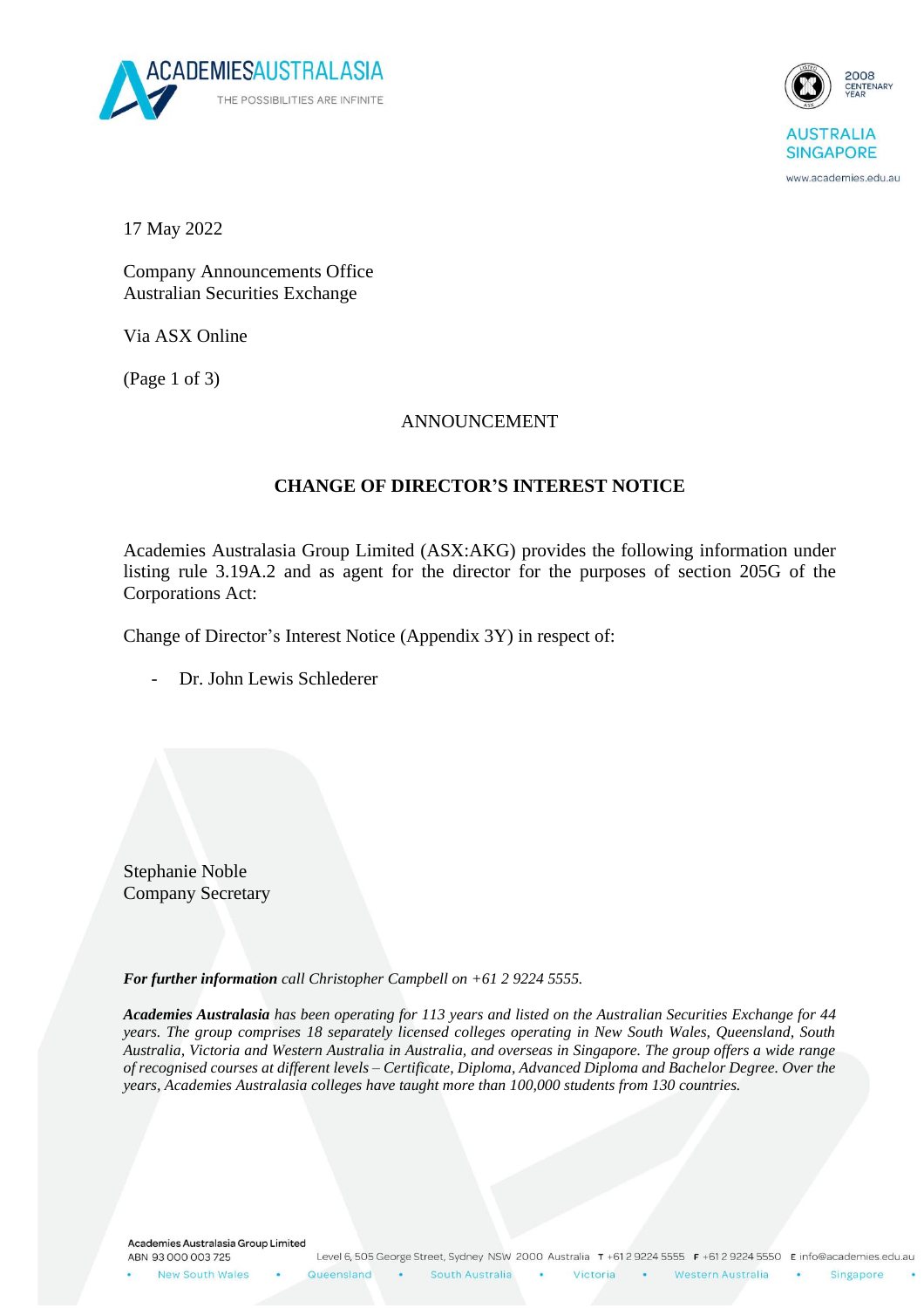*Rule 3.19A.2*

# **Appendix 3Y**

# **Change of Director's Interest Notice**

*Information or documents not available now must be given to ASX as soon as available. Information and documents given to ASX become ASX's property and may be made public.*

Introduced 30/09/01 Amended 01/01/11

|                    | Name of entity ACADEMIES AUSTRALASIA GROUP LIMITED |
|--------------------|----------------------------------------------------|
| ABN 93 000 003 725 |                                                    |

We (the entity) give ASX the following information under listing rule 3.19A.2 and as agent for the director for the purposes of section 205G of the Corporations Act.

| Name of Director    | JOHN LEWIS SCHLEDERER |
|---------------------|-----------------------|
| Date of last notice | 04/05/2022            |

#### **Part 1 - Change of director's relevant interests in securities**

*In the case of a trust, this includes interests in the trust made available by the responsible entity of the trust*

Note: In the case of a company, interests which come within paragraph (i) of the definition of "notifiable interest of a director" should be disclosed in this part.

| Direct or indirect interest                                                                                                                         |                                                                                                                                                                    |            |
|-----------------------------------------------------------------------------------------------------------------------------------------------------|--------------------------------------------------------------------------------------------------------------------------------------------------------------------|------------|
|                                                                                                                                                     | <b>INDIRECT</b>                                                                                                                                                    |            |
| Nature of indirect interest<br>(including registered holder)<br>Note: Provide details of the circumstances giving rise to the relevant<br>interest. | <b>DIRECTOR</b><br>J&B SCHLEDERER PTY LTD <j&b<br><b>SCHLEDERER SUPER A/C&gt;</b><br/>SCHLEDERER NOMINEES PTY LTD <jls<br><b>FAMILY ACCOUNT)</b></jls<br></j&b<br> |            |
| Date of change                                                                                                                                      | 11/05/2022 and 12/05/2022                                                                                                                                          |            |
| No. of securities held prior to change                                                                                                              | <b>INDIRECT</b>                                                                                                                                                    | 13,972,956 |
| Class                                                                                                                                               | <b>ORDINARY SHARES</b>                                                                                                                                             |            |
| Number acquired                                                                                                                                     | 40,631                                                                                                                                                             |            |
| <b>Number disposed</b>                                                                                                                              | <b>NIL</b>                                                                                                                                                         |            |
| <b>Value/Consideration</b><br>Note: If consideration is non-cash, provide details and estimated<br>valuation                                        | \$10,767.22                                                                                                                                                        |            |

<sup>+</sup> See chapter 19 for defined terms.